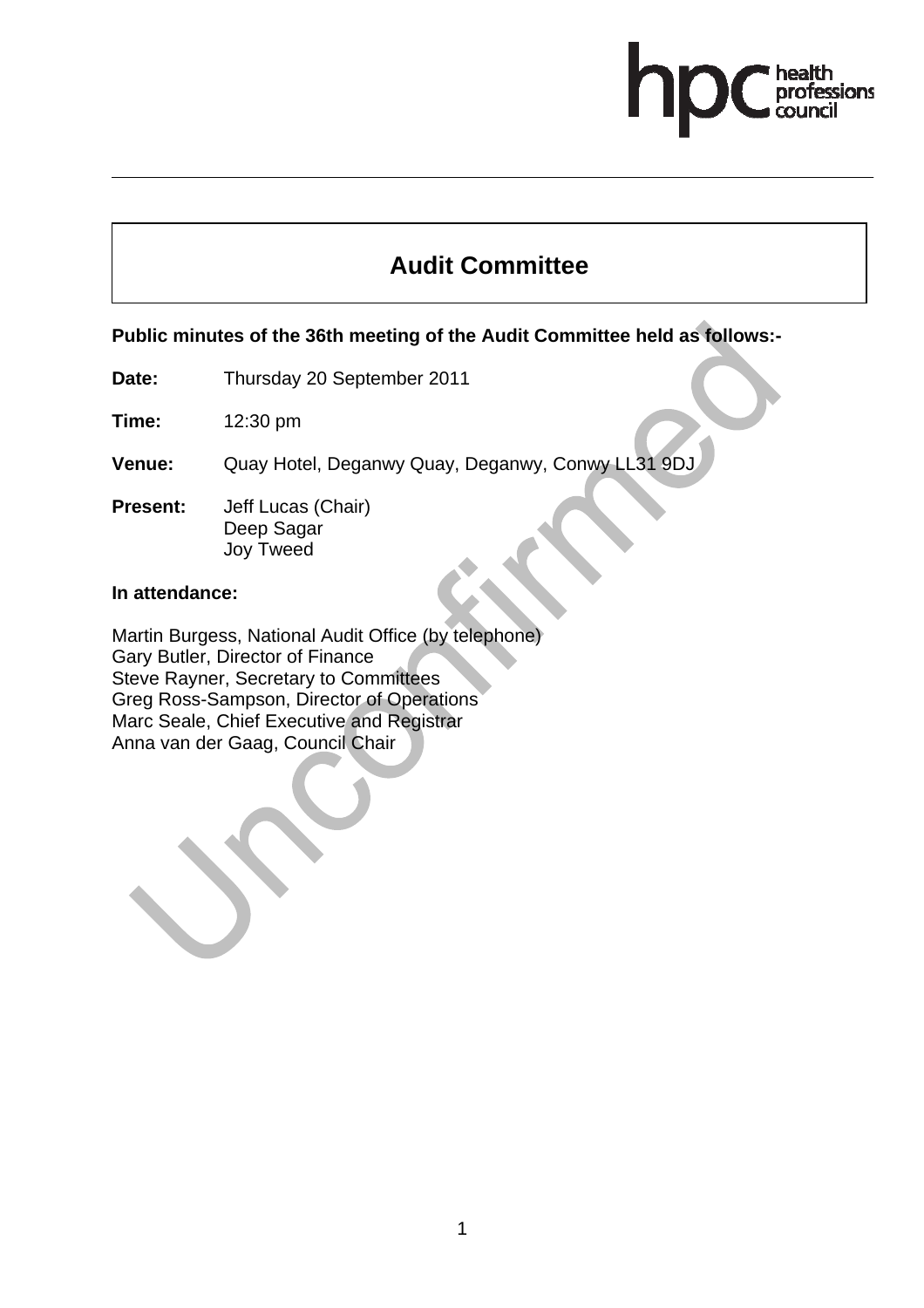#### **Item 1.11/77 Apologies for absence**

1.1 Apologies for absence were received from Morag MacKellar and Graeme Clarke and Peter Cudlip of Mazars LLP.

#### **Item 2.11/78 Approval of agenda**

3.1 The Committee approved the agenda.

#### **Item 3.11/79 Declarations of members' interests**

3.1 Members had no interests to declare in connection with the items on the agenda.

#### **Item 4.11/80 Minutes of the Audit Committee meeting of 29 September 2011 (report ref: AUD 54/11)**

4.1 It was agreed that the minutes of the 35th meeting of the Audit Committee should be confirmed as a true record and signed by the Chair.

#### **Item 5.11/81 Matters arising (report ref: AUD 55/11)**

- 5.1 The Committee received a paper to note from the Executive.
- 5.2 The Committee noted the actions list as agreed at the last meeting.

#### **Item 6.11/82 Annual report 2010-11 (report ref: AUD 56/11)**

- 6.1 The Committee received a paper for discussion/approval from the Executive.
- 6.3 The Committee noted that the NAO had indicated that it was happy to approve the report in its present state, and that the Accounting Officer was now happy to sign it off.
- 6.4 The Committee agreed that it had been kept appropriately informed about issues and subsequent action throughout the development of the report.
- 6.5 The Committee recommended that the Council approve the Annual report.
- **ACTION: Director of Finance and Resources** to submit the report to the Council for approval at its meeting at 13.00 on Thursday 20 October.

| Date       | Ver.     | Dept/Cmte | Doc.<br>Type | Title                                                        | <b>Status</b>     | Int. Aud.                 |
|------------|----------|-----------|--------------|--------------------------------------------------------------|-------------------|---------------------------|
| 2011-10-11 | $\alpha$ | AUD.      | <b>MIN</b>   | Minutes Audit Committee<br>20 October 2011 public<br>meeting | Draft<br>DD: None | <b>Public</b><br>RD: None |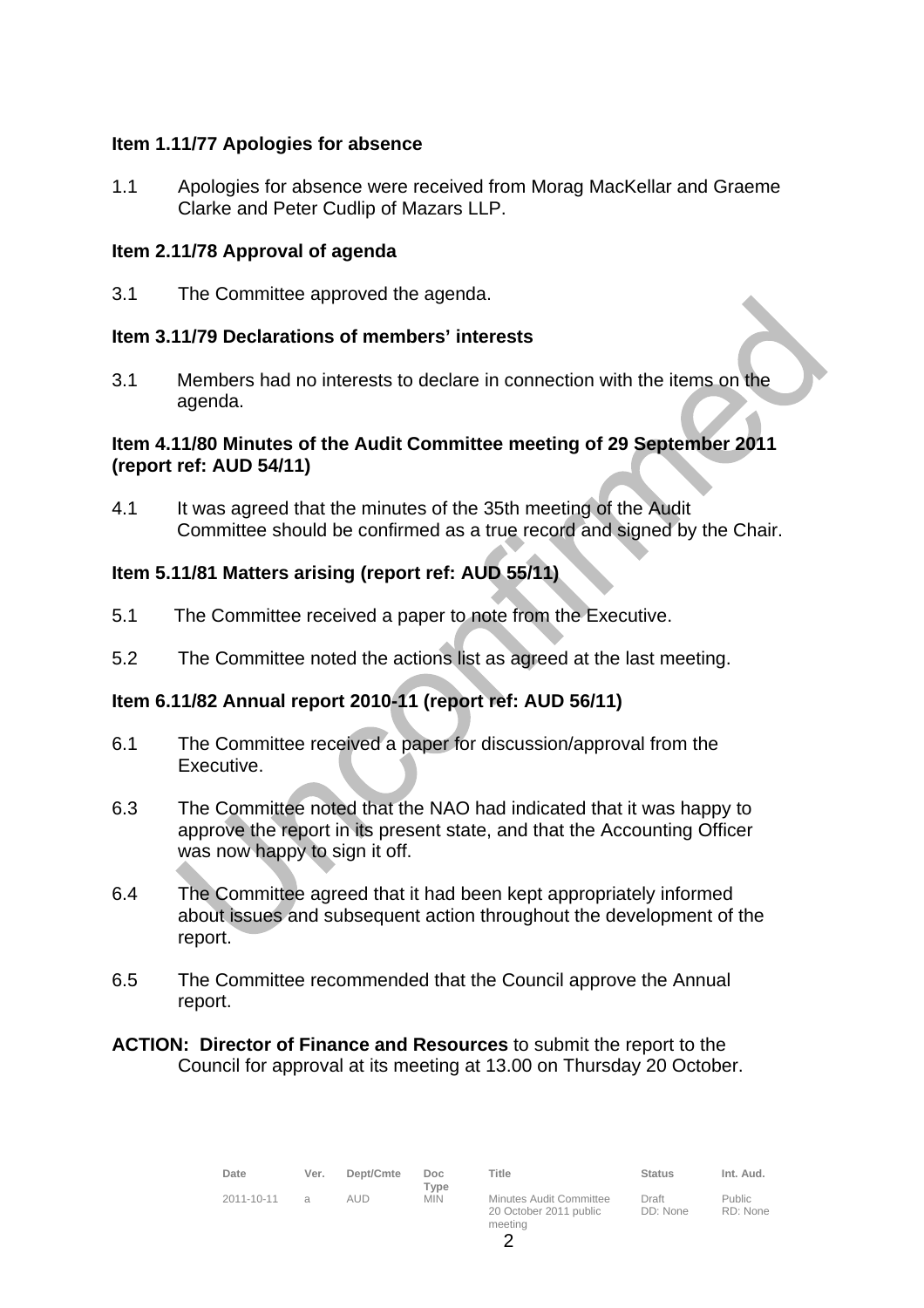#### **Item 7.11/83 National Audit Office audit completion report (report ref: AUD 57/11)**

- 7.1 The Committee received a paper for discussion/approval from the Executive.
- 7.2 The Committee noted that, before publication the following amendments would be made:
	- 7.2.1 Page 23 replace "Human Fertilisation Authority" with "HPC".
- 7.3 The Committee noted the "Observations and Recommendations" section of the report, which contained 3 internal control issues, and detailed their management responses:

#### Deferred Income Balance

- 7.4 The Committee noted that the Executive had now made attempts to refund all registrants who had paid fees despite being lapsed from the register up to March 2011. The majority of repayments had been accepted.
- 7.5 Any registrants who had paid fees despite being lapsed from the register from March 2011 were being identified in the Netregulate system manually, pending the development of an automatic refund mechanism.
- 7.6 The Committee noted that the Internal Auditor had been commissioned to undertake a study of the Netregulate and Sage systems to determine the cause of ongoing reporting differences between the two systems.
- 7.7 The Committee noted that the Executive would review the Internal Auditor's study, and would report to the Committee on completion.
- 7.8 The Committee agreed that it would like to see the Executive's report on the Internal Audit as soon as it was ready, rather than wait until the March meeting.
- **ACTION: Director of Finance** to circulate the Executive's report on the Internal Audit to the Committee on completion.

#### **Item 8.11/84 Any other business**

8.1 There was no other business.

#### **Item 9.11/85 Date and time of next meeting**

9.1 The next meeting of the Committee would be held at 10.30 am on

| Date       | Ver. | Dept/Cmte | Doc.<br>Type | Title                                             | <b>Status</b>     | Int. Aud.          |
|------------|------|-----------|--------------|---------------------------------------------------|-------------------|--------------------|
| 2011-10-11 |      | aud       | <b>MIN</b>   | Minutes Audit Committee<br>20 October 2011 public | Draft<br>DD: None | Public<br>RD: None |